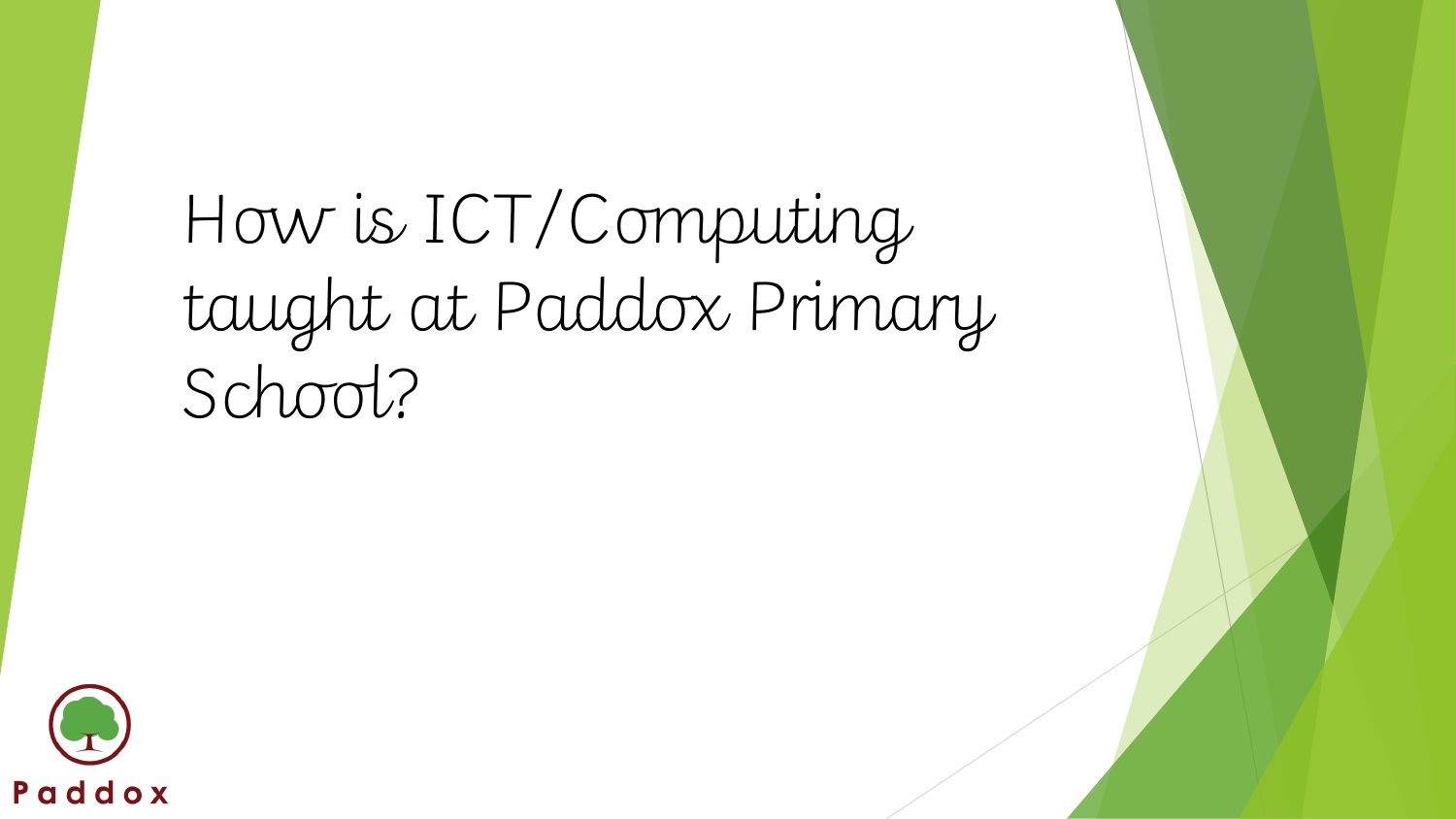# ICT/ Computing Intent

At Paddox Primary School, we aim to provide the pupils with a highquality computing education which equips our learners with the skills and knowledge to thrive in an everchanging digital world. Knowledge and understanding of ICT is of increasing importance for children's future both at home and for employment. Our curriculum focuses on computer science, information technology and digital literacy, including E-Safety, to ensure every child enjoys and succeeds in Computing. All children are encouraged to believe in their ability to master Computing and are empowered to succeed through curiosity, tinkering and perseverance. Pupils are given the time and opportunity to fully understand, explore and apply ideas in different ways and through cross-curricular links.



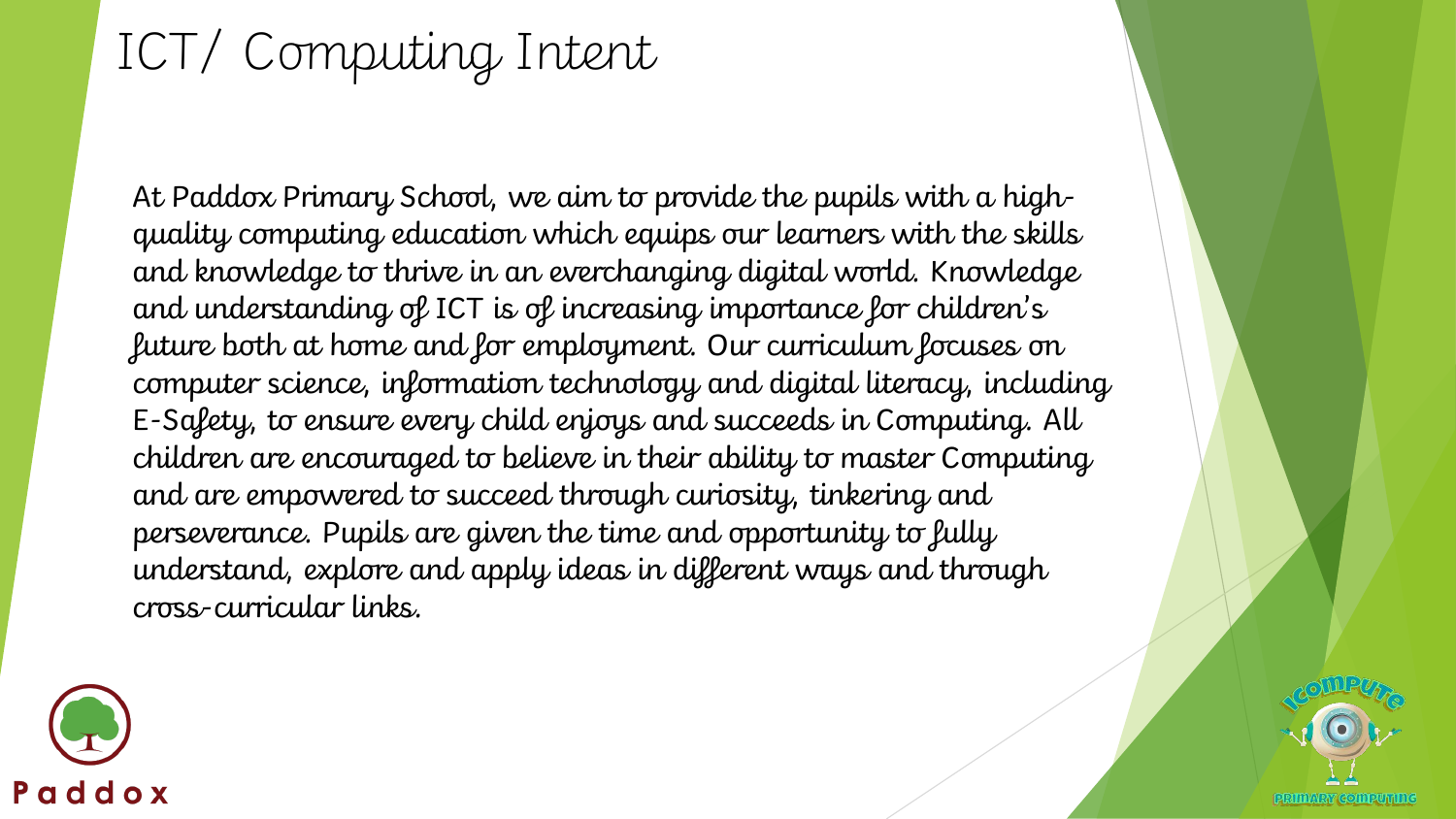# ICT/Computing Implementation

In our Computing lessons, at Paddox Primary School we follow the iCompute scheme which allows all our pupils to access the learning.

To begin our learning, the children access the 'boomerang' which is where the learners recall previous learning from other sessions. During this section of the lesson, the children are given the opportunity to showcase their knowledge by answering questions from past topics.

The children then proceed to the 'acquisition' portion of the lesson where the children first discuss their learning and then have the opportunity to complete a task linked to their learning goal. In each lesson there is an enrichment/extension task that the children can access after which stretches the children further with their knowledge and understanding.

To conclude the sessions there are reflections which can allow the children to share and analyse each others work in a positive, encouraging environment.



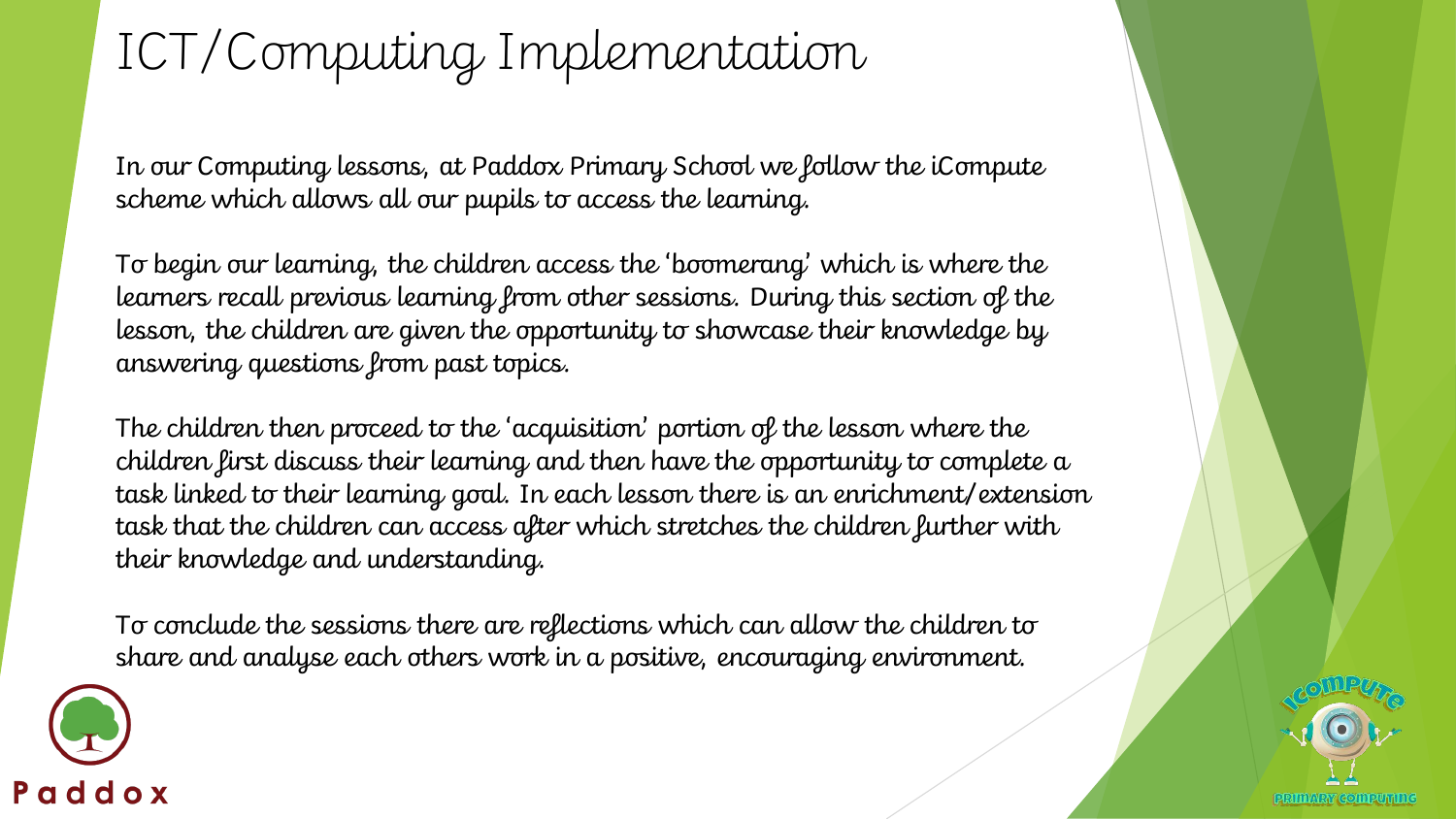# Computing Implementation Key Stage 1

| Ycar           | Unit Titla          | <b>Unit Summary</b>                                              | <b>National Curriculum Focus</b> |
|----------------|---------------------|------------------------------------------------------------------|----------------------------------|
|                | <b>iAlgorithm</b>   | ø<br>Unplugged activities to support understanding of algorithms | e e                              |
|                | <b>iProgram</b>     | Programming physical and virtual toys                            | 무                                |
|                | <b>iWrite</b>       | Creating, manipulating and storing digital text                  | $\blacksquare$                   |
|                | iData               | Introduction to data representation                              | $\blacksquare$                   |
|                | iSafa <i>(fraa)</i> | Personal information and being safe online                       | ఆ                                |
|                | iModal              | Introduction to modelling                                        |                                  |
| $\overline{z}$ | <b>iProgram</b>     | Creating simple animations                                       | 回                                |
| $\overline{2}$ | iPub                | Creating interactive eBooks                                      |                                  |
| 2              | <b>iBlog</b>        | Writing and responding using Blogs                               |                                  |
| $\overline{z}$ | <b>iScarch</b>      | Using the web to find things out                                 | 回                                |
| $\overline{2}$ | iAnimate            | Introduction to animation                                        |                                  |
| $\overline{2}$ | iDo Mail            | Introduction to Email                                            |                                  |
| 2              | iSafe (free)        | eSafety                                                          | అ                                |



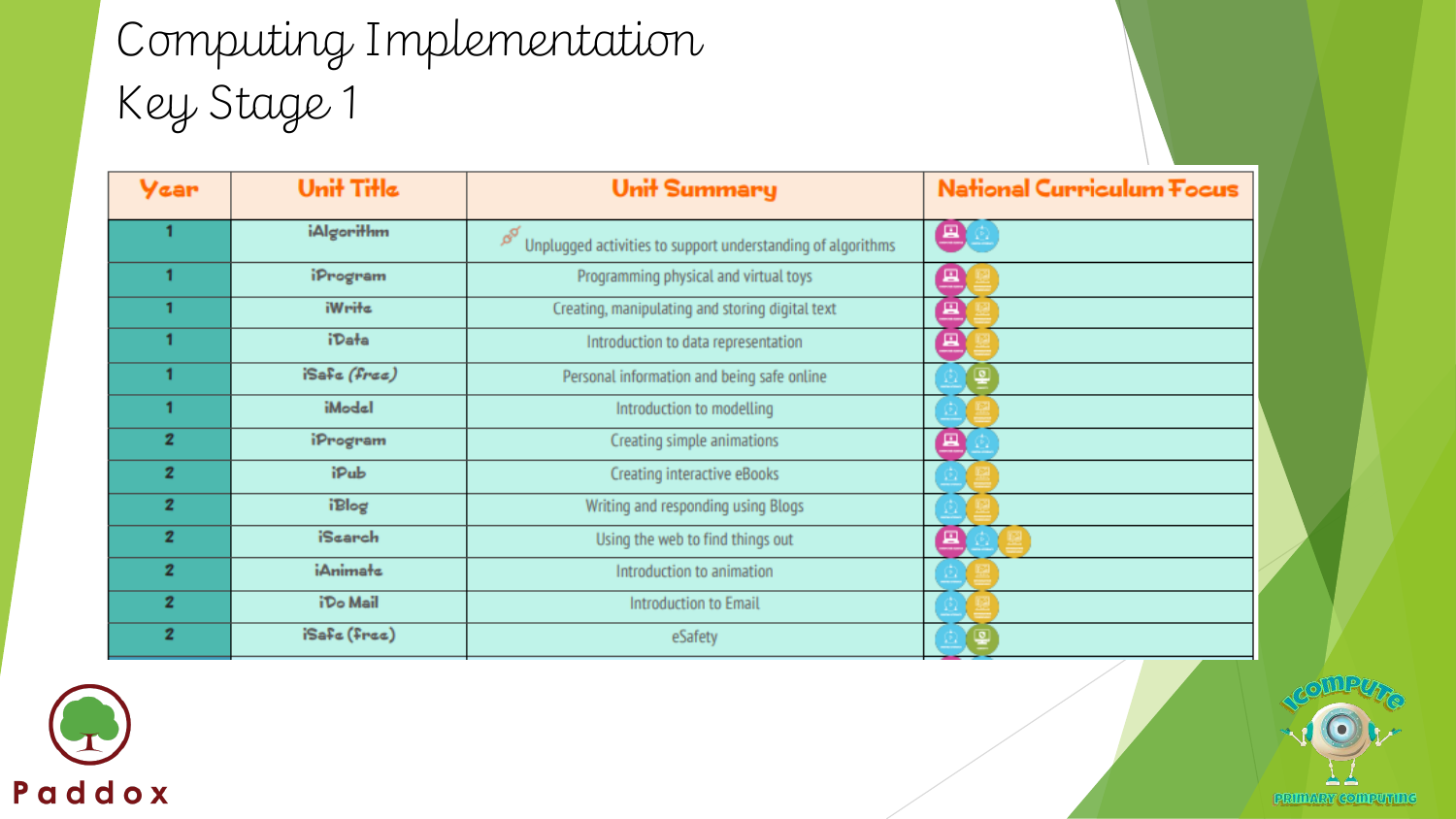# Computing Implementation Lower Key Stage 2

Paddox

ICT & Computing is taught explicitly as the primary aspect within the iRobot topic (Year 4).

| 3 | iProgram Unit 1   | Games and animation development                                            | 圓 |
|---|-------------------|----------------------------------------------------------------------------|---|
| 3 | iProgram Unit 2   | Robotics with LEGO™ WeDo (Optional)                                        |   |
| 3 | <b>iSimulate</b>  | Exploring computer simulations                                             | 무 |
| 3 | iSafa(fraa)       | Staying safe online                                                        | ఆ |
| 3 | iData             | Introducing databases                                                      |   |
| 3 | iConnect          | Internet & World Wide Web incl. Searching                                  | 鳳 |
| 3 | <b>iNatwork</b>   | <b>Introducing Computer Networks</b>                                       | 圓 |
| 3 | iPodcast          | Audio Editing with Podcasts                                                |   |
| 4 | iProgram Unit 1   | Making shapes and navigating mazes                                         | 鳳 |
| 4 | iProgram Unit 2   | Robotics with LEGO™ WeDo (Optional)                                        | 囸 |
| 4 | iProgram Unit 3   | Programming puzzles with LightBot                                          | 圓 |
| 4 | <b>iMail</b>      | Communicating and collaborating via email                                  |   |
| 4 | iSafa (free)      | Being safe, responsible digital citizens                                   |   |
| 4 | iData             | Introduction to data representation                                        |   |
| 4 | iAnimata          | Introduction to animation                                                  |   |
| 4 | iProgram Unit 4   | Programming with Scratch                                                   | 囸 |
| 4 | <b>iAlgorithm</b> | $\beta^{\sigma}$<br>Unplugged activities developing computational thinking | 圓 |

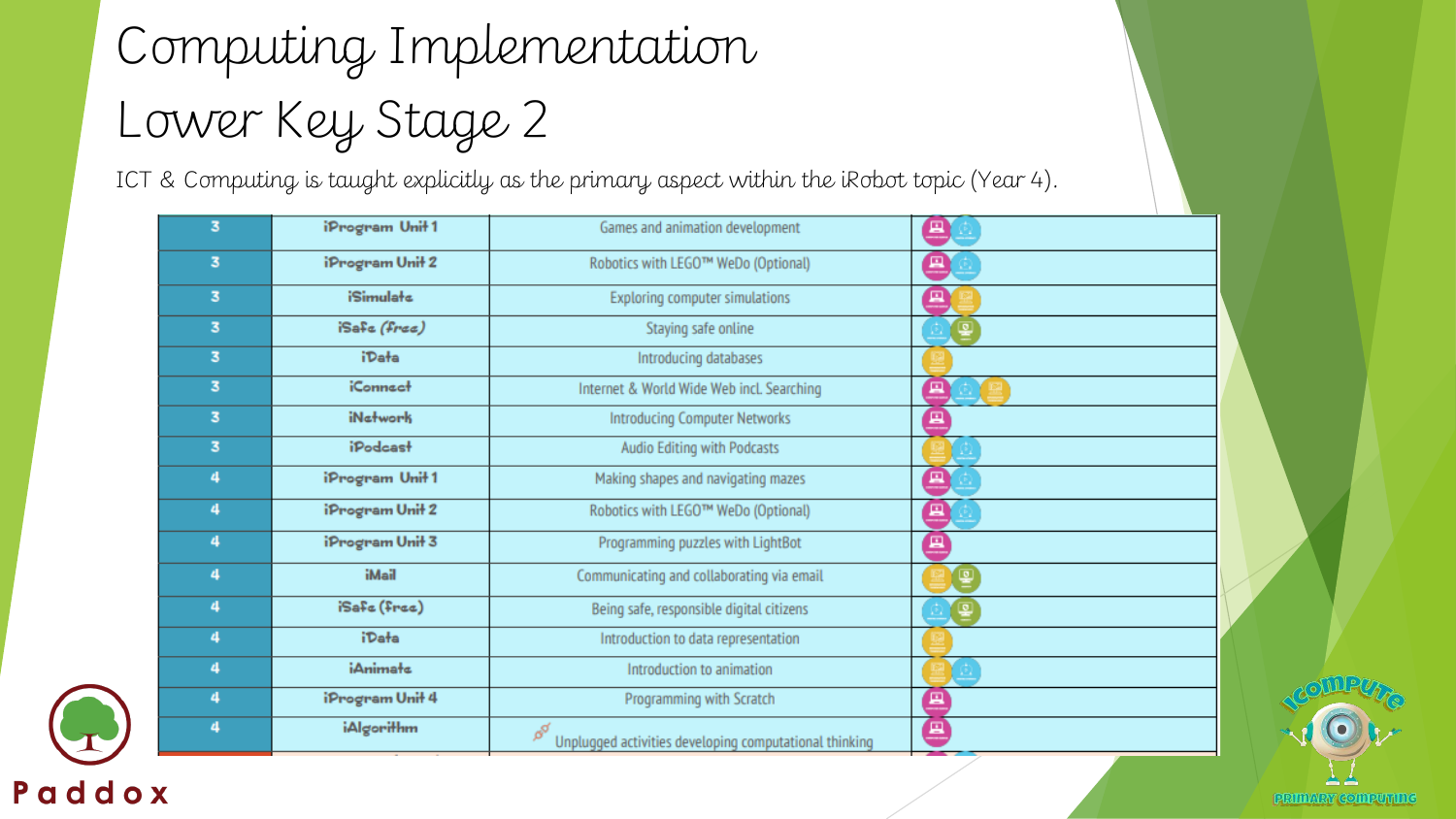#### Computing Implementation Upper Key Stage 2

| 5  | iProgram (Unit 1)        | Designing and developing computer games          | 무              |
|----|--------------------------|--------------------------------------------------|----------------|
| 5. | <b>iDraw</b>             | <b>Graphical Drawing</b>                         |                |
| 5. | <b>iW</b> <sub>a</sub> b | Remixing and creating web content using HTML     | 囸              |
| 5. | iProgram (Unit 2)        | Designing and developing multi-level X-Box games | 里              |
| 5. | iCrypto                  | Data & Cryptography                              | $\blacksquare$ |
| 5  | <b>iSafc</b>             | Becoming safe and responsible digital citizens   | ⋐              |
| 5  | <b>iModal</b>            | 3D Graphical Modelling                           |                |
| 6  | iProgram Unit 1          | Designing and developing computer programs       | 鳳              |
| 6  | iProgram Unit 2          | Designing and developing 3D animations           | 里              |
| 6  | <b>iNatwork</b>          | Networks, data and creating web content          | 里              |
| 6  | iApp Unit 1              | Designing and developing apps                    | 프              |
| 6  | iApp Unit 2              | Designing and developing mobile apps             | 里              |
| 6  | $i$ Safe (free)          | Staying safe in a digital world                  | ட்             |
| 6  | iData                    | <b>Introducing Spreadsheets</b>                  |                |



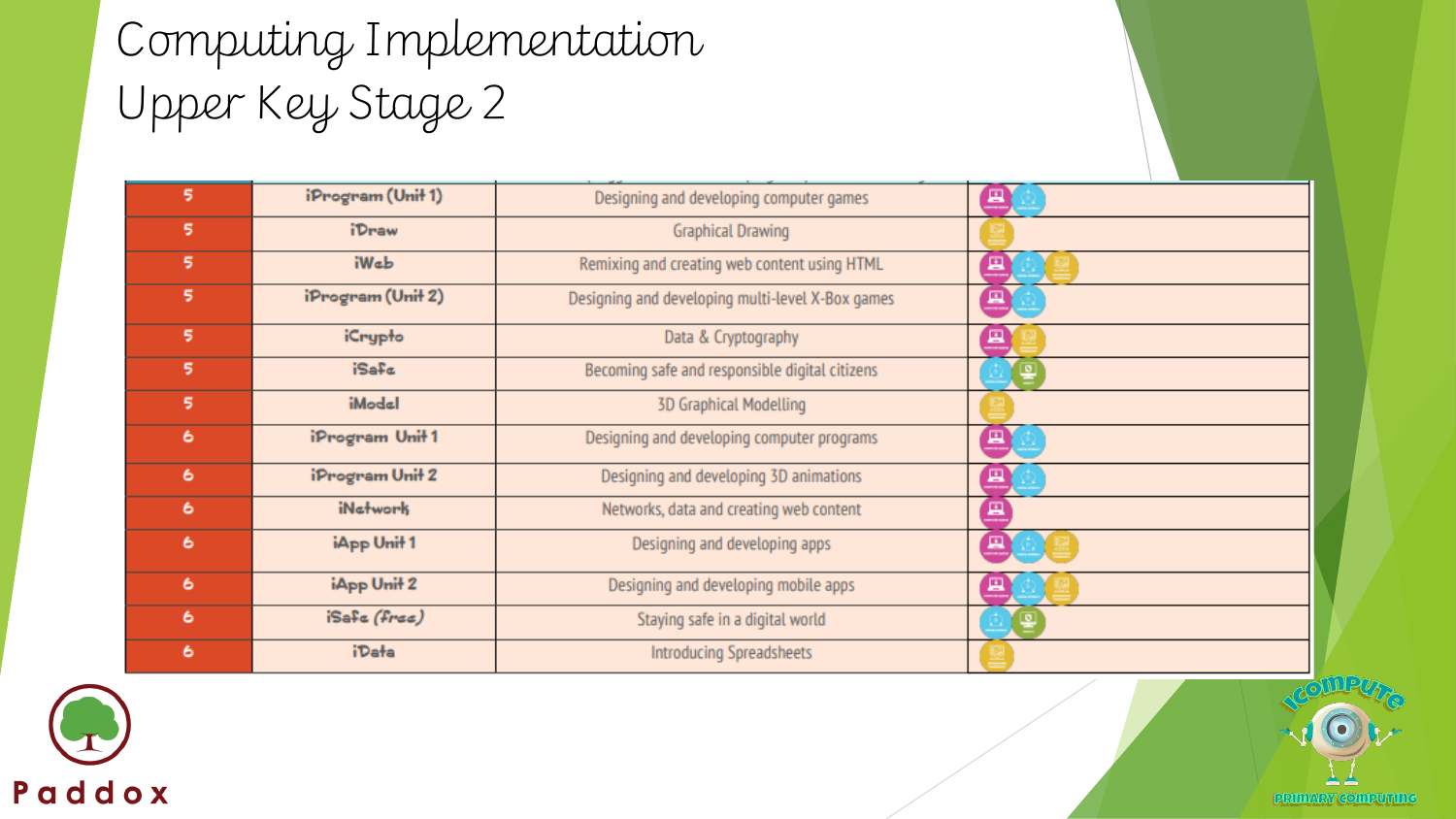#### Computing Implementation

The aims of the National Curriculum state that children need to become digitally literate.

The implementation of I-compute equips pupils with the knowledge, skills and understanding they will need throughout their lives. This is met through the schemes of learning within I-compute to ensure the three strands are met; Digital Literacy (DL), Information Technology (IT) and Computer Science (CS).

ICT & Computing is taught discretely once per week for children from Reception to Year 6.



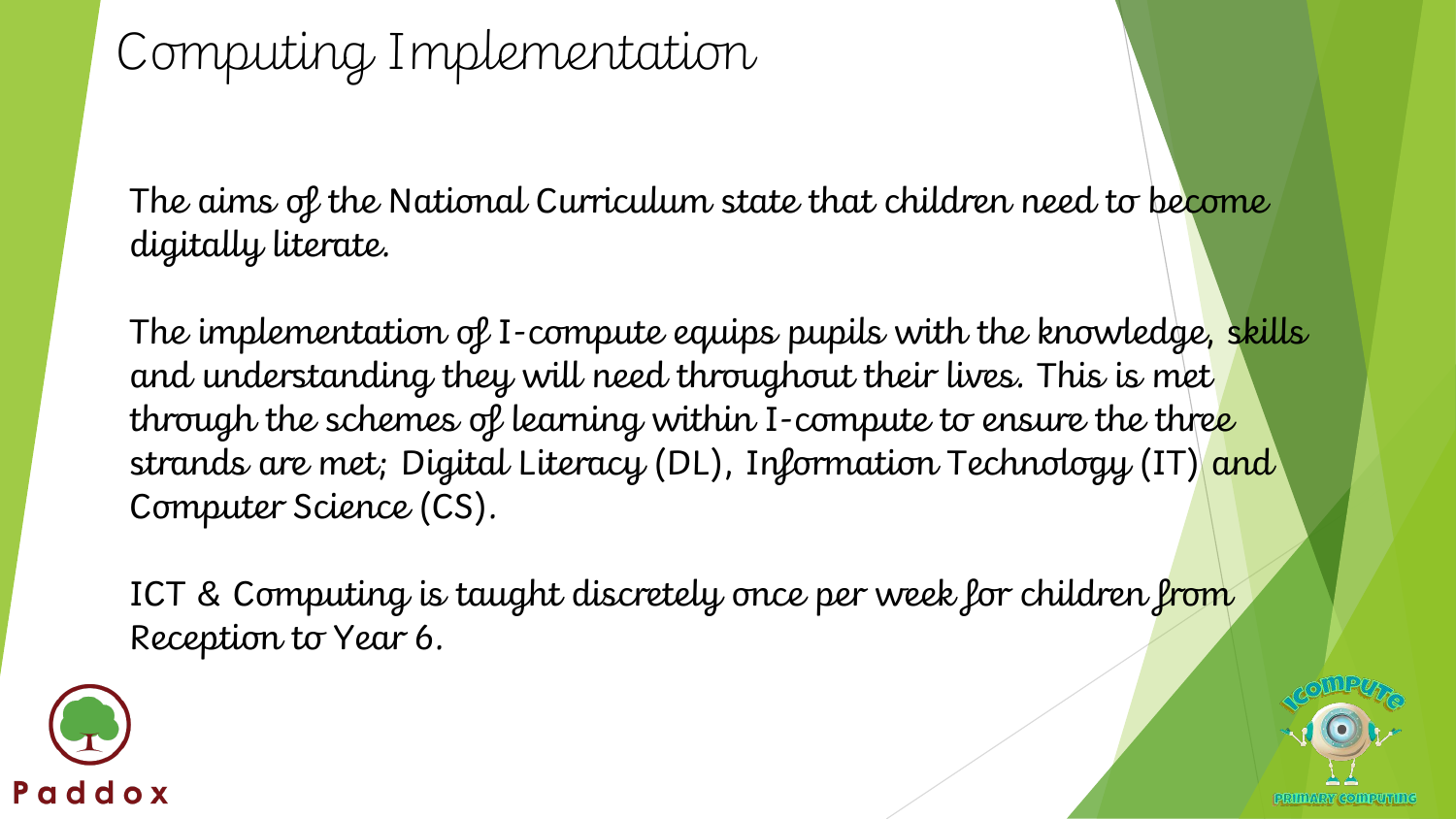### Computing Implementation



Paddox







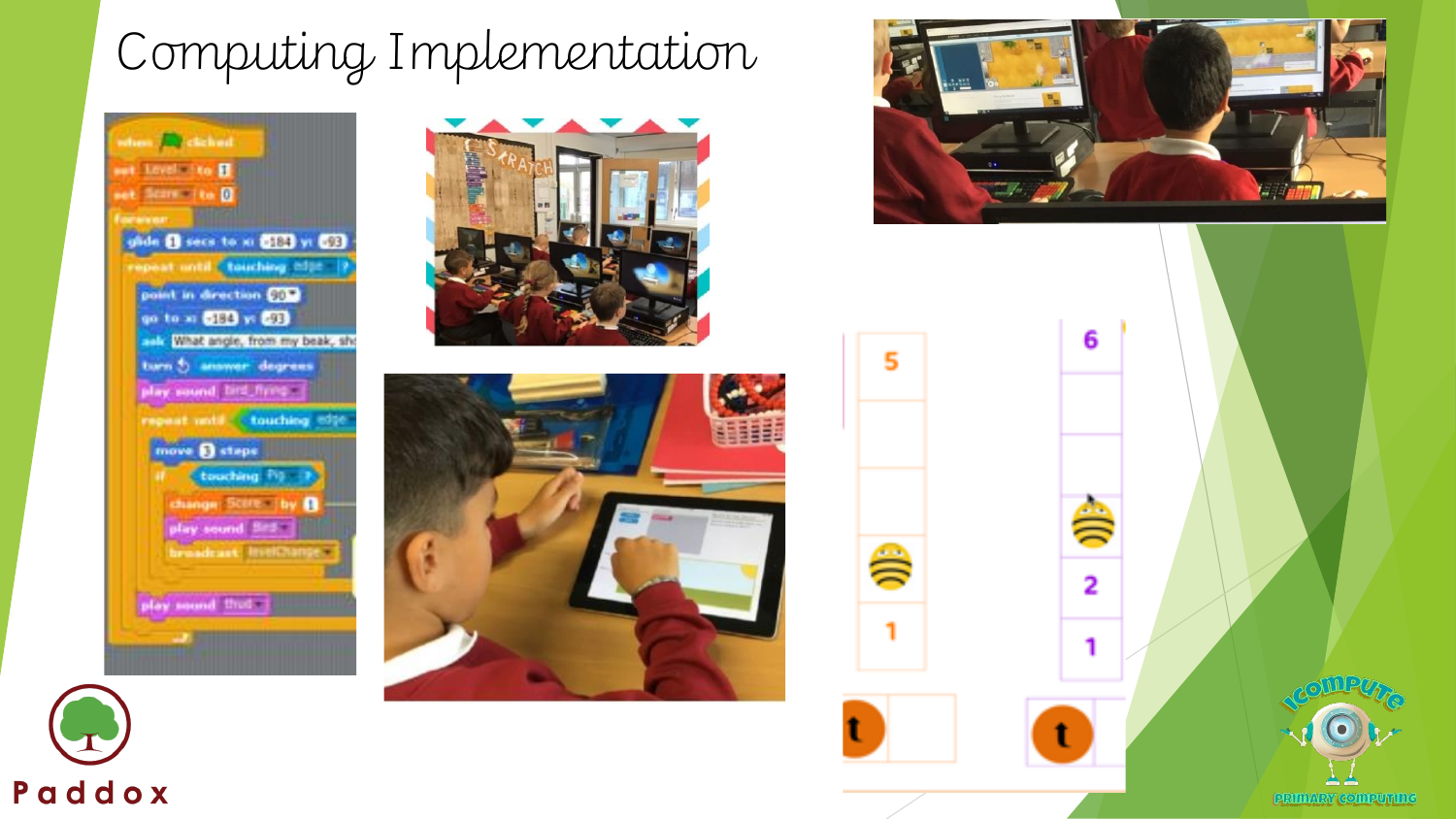# ICT Implementation

| $\blacktriangle$ | А                                              | в                   | c                               | D                                   | E.      |
|------------------|------------------------------------------------|---------------------|---------------------------------|-------------------------------------|---------|
|                  | <b>Resort Name</b><br>$\vert \mathbf{v} \vert$ | <b>Country</b><br>ы | <b>Average Temperature</b><br>E | Price £<br>$\vert \mathbf{v} \vert$ | Weather |
| $\mathbf{1}$     |                                                |                     |                                 |                                     | ◘       |
|                  | 2 Cairo                                        | Egypt               | 30                              | 665                                 | hot     |
|                  | 3 Sharm el Sheik                               | Egypt               | 35                              | 400                                 | hot     |
|                  | 4 Nile Cruise                                  | Egypt               | 30                              | 400                                 | hot     |
|                  | 5 Paris                                        | France              | 23                              | 450                                 | warm    |
|                  | 6 Euro Disney                                  | France              | 25                              | 750                                 | warm    |
|                  | 7 Brittany                                     | France              | 28                              | 350                                 | warm    |
|                  | 8 Kalithea                                     | Greece              | 33                              | 309                                 | hot     |
|                  | 9 Assos                                        | Greece              | 32                              | 499                                 | hot     |
|                  | 10 lipsos                                      | Greece              | 32                              | 200                                 | hot     |
|                  | 11 Cadiz                                       | Spain               | 24                              | 350                                 | warm    |
|                  | 12 Barcelona                                   | Spain               | 25                              | 250                                 | warm    |
|                  | 13 La Coruna                                   | Spain               | 24                              | 260                                 | warm    |
|                  | 14 Tunisia                                     | Africa              | 36                              | 525                                 | hot     |
|                  | 15 Alanya                                      | <b>Turkey</b>       | 40                              | 259                                 | hot     |
|                  | 16 Belek                                       | Turkey              | 34                              | 449                                 | hot     |
|                  | 17 Dalaman                                     | <b>Turkey</b>       | 36                              | 299                                 | hot     |
|                  | 18 Claviere                                    | Italy               | 0                               | 350                                 | cold    |
|                  | 19 Colorado                                    | <b>USA</b>          | 4                               | 489                                 | cold    |
|                  | 20 Kootenay                                    | Canada              | $\overline{2}$                  | 600                                 | cold    |

#### All about Sammy

This is Steven Gerrard.







I love going to the park!



My favourite food is pizza because it is delicious, tasty and scrumptious!